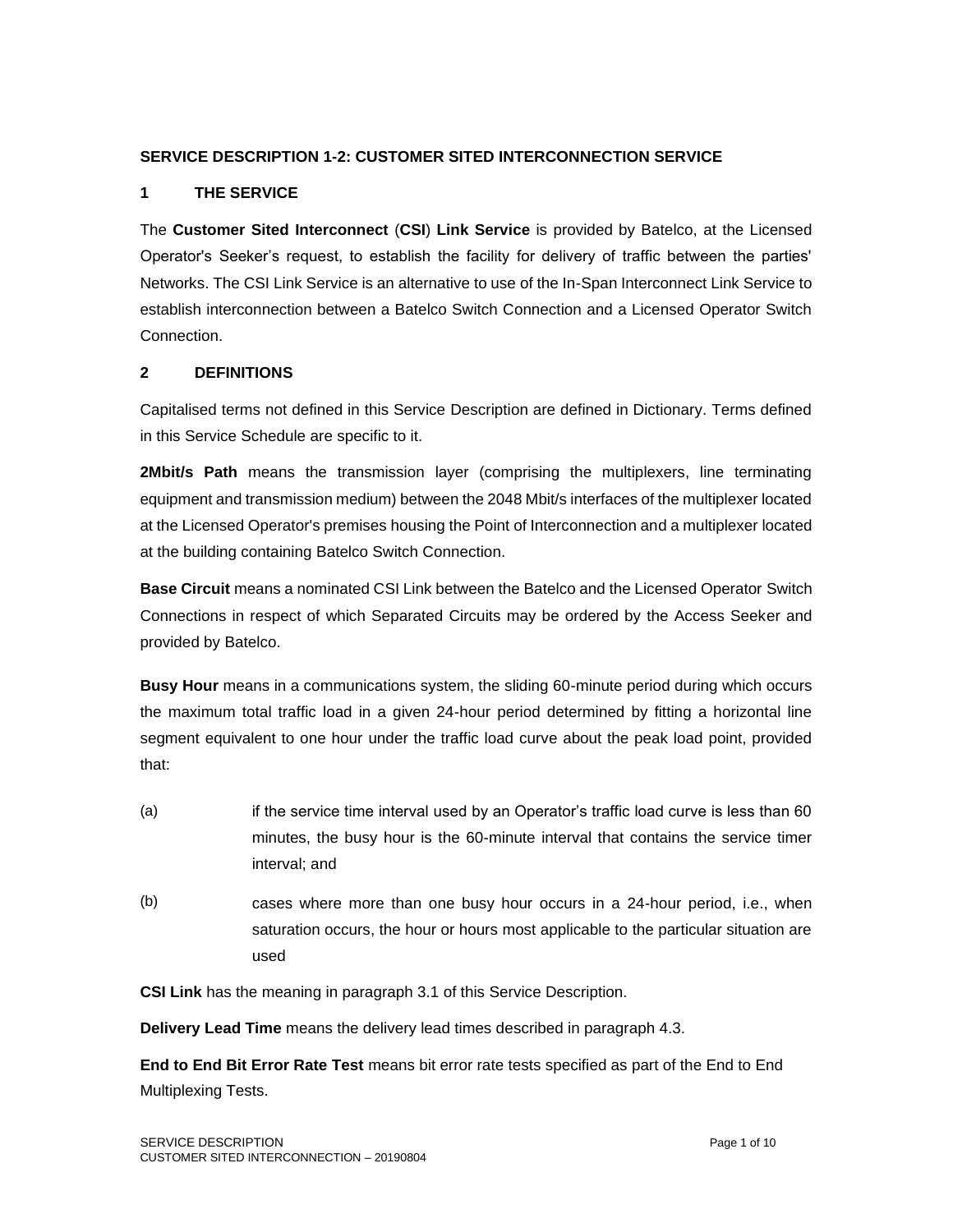**End to End Multiplexing Tests** means the standards, testing criteria, testing procedures and acceptance procedures specified in the Joint Working Manual in accordance with which the parties will configure, line up, test and accept In-Span tributaries referred to in the relevant Tributary Assignment Form.

**Full Separation** means the provision of Site Entry Separation plus separate physical paths for CSI Links to the relevant Batelco building containing the Batelco Switch Connection.

**Grade of Service** means the number of unsuccessful call attempts as a proportion of the total call attempts over the CSI Link calculated during the Busy Hour, expressed on a percentage basis.

**Intrabuilding Link** means a connection between a Batelco Switch Connection or an Access Seeker Switch Connection and the interface on the multiplexer forming part of the CSI Link.

**Link Availability Rebate Cap** means 20% of the monthly rental Charges for a single Interconnect Link.

**Local End Separation** means the provision of Site Entry Separation with each duct having separate physical paths for CSI Links to the Batelco building containing the relevant local serving exchange.

**Mean Response Time** means the average of a Batelco's Response Times in respect of each of Critical Link Failures, Major Link Failures, Critical Route Failures and Major Route Failures only, measured over a quarter (being three (3) consecutive months).

**Mean Restoration Time** means the average of Batelco's Restoration Times in respect of each of Critical Link Failures, Major Link Failures, Critical Route Failures or Major Route Failures only, measured over a quarter (being three (3) consecutive months).

**Performance Tests** means the performance tests specified as part of the End to End Multiplexing Tests.

**Separated Circuit** means a CSI Link that has Separation in respect of a Base Circuit.

**Separation** means one of Site Entry Separation, Local End Separation or Full Separation applicable to CSI Links.

**Service Credit** means, in relation to a single Service Credit, that amount represented by 1% of the monthly rental Charges for a single Interconnect Link .

**Site Entry Separation** means the provision of two separate ducts having different entry points to the Licensed Operator premises.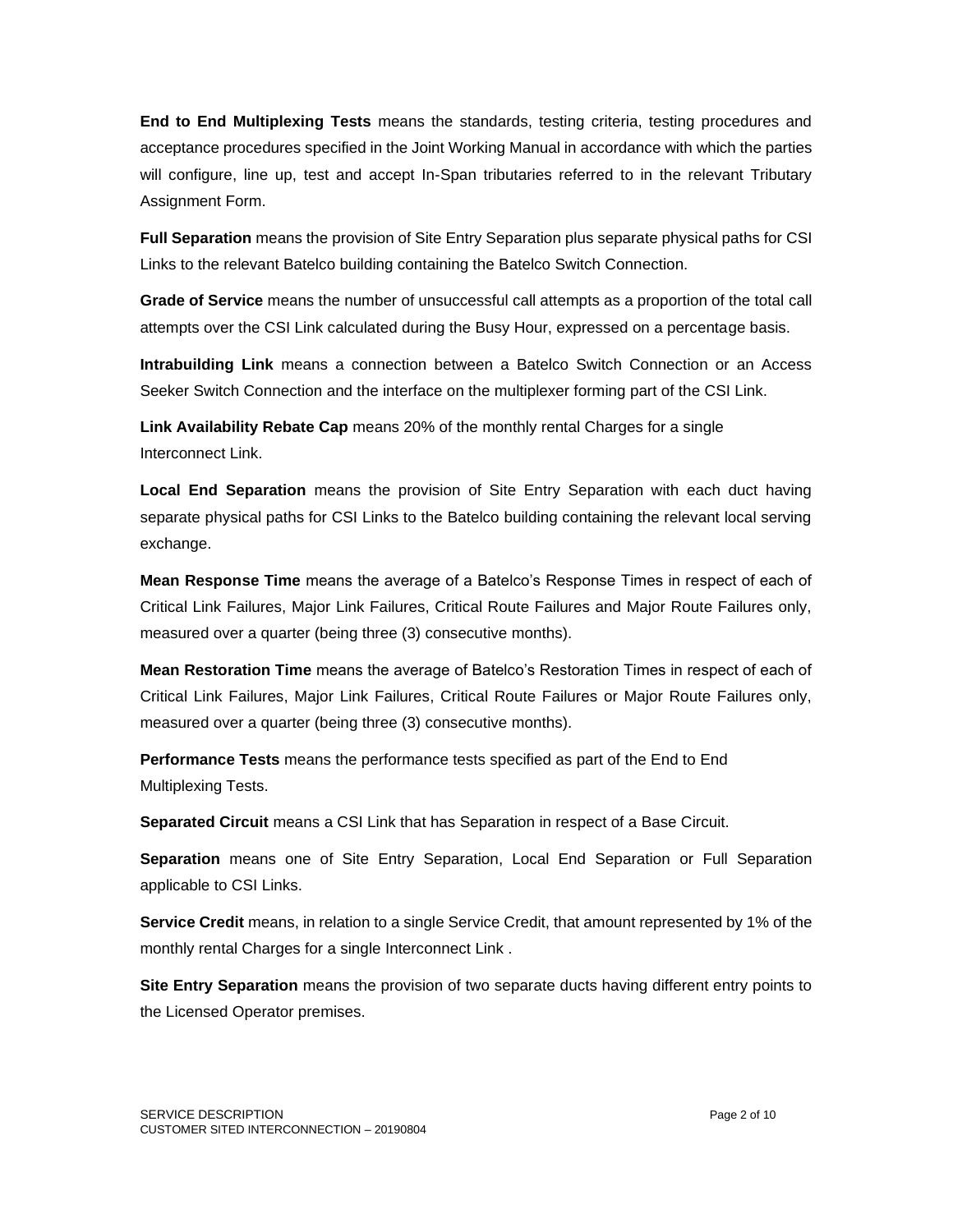**Target Availability** means that amount of time over a quarter, being three (3) consecutive months, during which CSI Link does not suffer a certain type of link failure or route failure, expressed on a percentage basis.

**Threshold Response Time** means, in relation to Critical Link Failures, Major Link Failures, Critical Route Failures and Major Route Failures only, the threshold response times set out in paragraph  $4.6(b)$ .

**Threshold Restoration Time** means, in relation to Critical Link Failures, Major Link Failures, Critical Route Failures and Major Route Failures only, the threshold restoration times set out in paragraph 4.6(b).

**Total Service Credit Cap** means 40% of the monthly rental Charges for a single Interconnect Link.

# **3 TERMS**

# **3.1 Architecture**

- (a) The CSI Link Service comprises:
	- (i) the Intrabuilding Link within the Batelco building in which the Batelco Switch Connection is located;
	- (ii) one or more 2Mbit/s Paths; and
	- (iii) as appropriate, a signalling link,

provisioned and operated by Batelco. The Point of Interconnection is the 2Mbit/s interface on the Licensed Operator's side of the relevant Batelco line terminating equipment located within the Licensed Operator's premises.

- (b) Each CSI Link is a 2Mbit/s capacity service and contains not more than 30 traffic circuits and may, if required, contain a signalling link.
- (c) Unless otherwise agreed, a CSI Link may convey agreed traffic types of both Parties.
- (d) Subject to Batelco obtaining all necessary consents, which it must use its reasonable endeavours to obtain, Batelco shall provide 2Mbit/s Paths by optical fibre. If Batelco is unable to obtain such consents, Batelco, after notifying the Licensed Operator in writing, may:
	- (i) suspend its obligations under the relevant order until such time as the necessary consents are obtained; and/or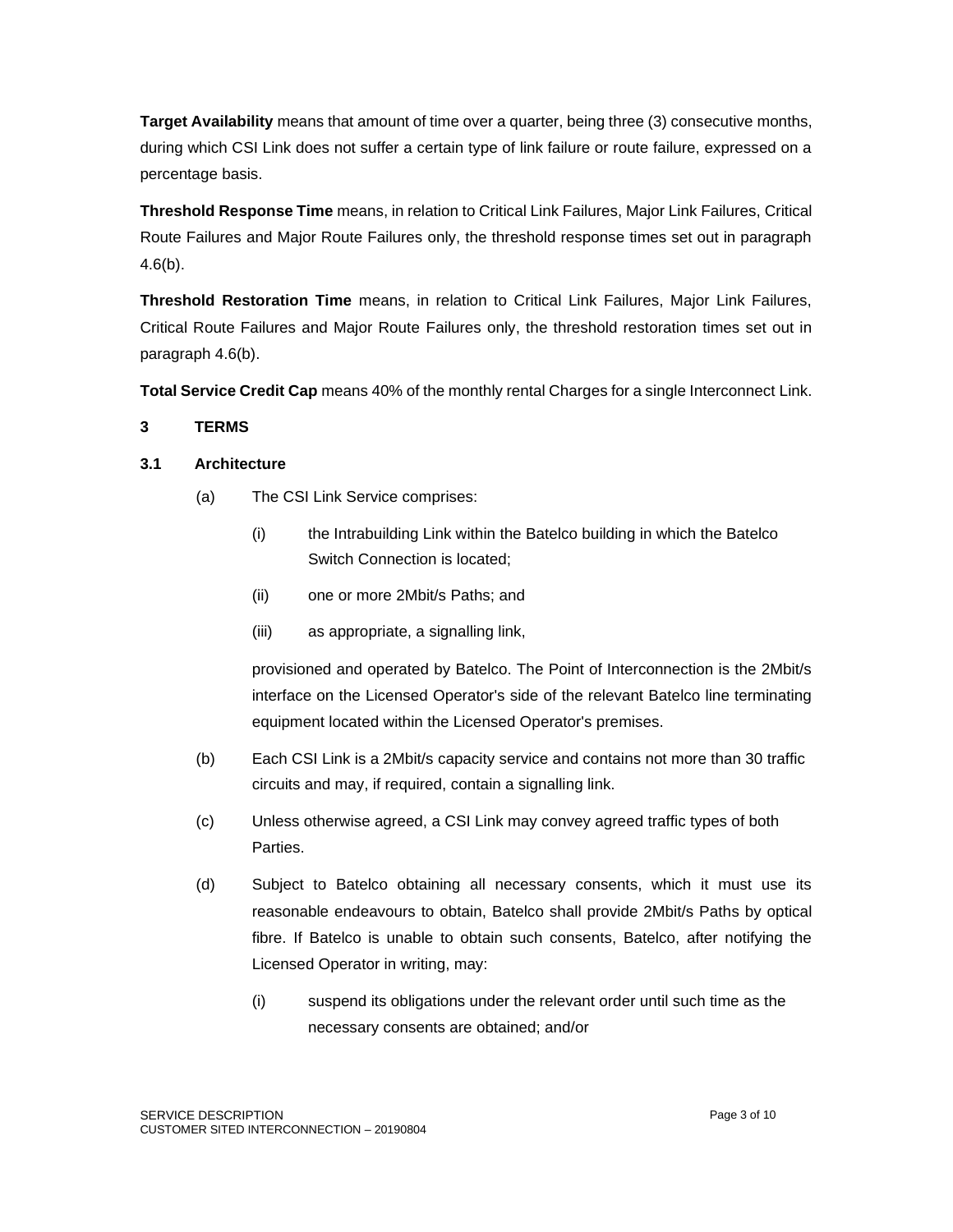- (ii) notify the Licensed Operator that, subject to the payment of the relevant charges (if any), Batelco shall, if agreed by the Licensed Operator, provide (as a temporary or permanent measure) that 2Mbit/s Path by radio or coaxial if agreed by the Access Seeker Licensed Operator.
- (e) If, pursuant to sub-paragraph (d), the Licensed Operator notifies Batelco that the Licensed Operator does not accept provision by the use of radio, Batelco's obligation to provide that CSI Link shall be suspended until such time as the necessary consents are obtained.
- (f) If Batelco notifies the Licensed Operator of its intention to suspend its obligation to provide a CSI Link in accordance with sub-paragraph (e), the Licensed Operator may notify Batelco in writing of the cancellation of the order for that CSI Link without any penalty:
- (g) If pursuant to sub-paragraph (d), the Licensed Operator notifies Batelco that the Licensed Operator accepts provision by the use of radio, Batelco shall so provide the 2Mbit/s Path, provided that all necessary consents are obtained.
- (h) If a 2Mbit/s Path has been provided by radio, Batelco at its cost, may, at its discretion, provide in substitution a 2Mbit/s Path by optical fibre cable. Any additional charges for radio link will cease at the time that the relevant charges for fibre commence.

#### **3.2 Licensed Operator Obligations**

- (a) The Licensed Operator shall provide Batelco with suitable space for, and access at reasonable times to, the Batelco equipment required to be located in the building in which the Licensed Operator's Connection is located. If consent is required from a third party, the Licensed Operator shall procure such consent. Batelco is not required to pay the Licensed Operator for the preparation or use of, or access to, space provided pursuant to this sub-paragraph.
- (b) Batelco undertakes not to damage or destroy equipment forming part of the Licensed Operator property whilst providing or maintaining CSI Links. If such damage or destruction does occur, then subject to the provisions of the Supply Terms, Batelco shall pay the reasonable cost of repair or replacement of such equipment, fair wear and tear excepted.
- (c) If the Batelco equipment at the Point of Interconnection requires a continuous mains electricity supply and electricity connection points, they shall be supplied, where specified by Batelco, by the Licensed Operator at its expense. Such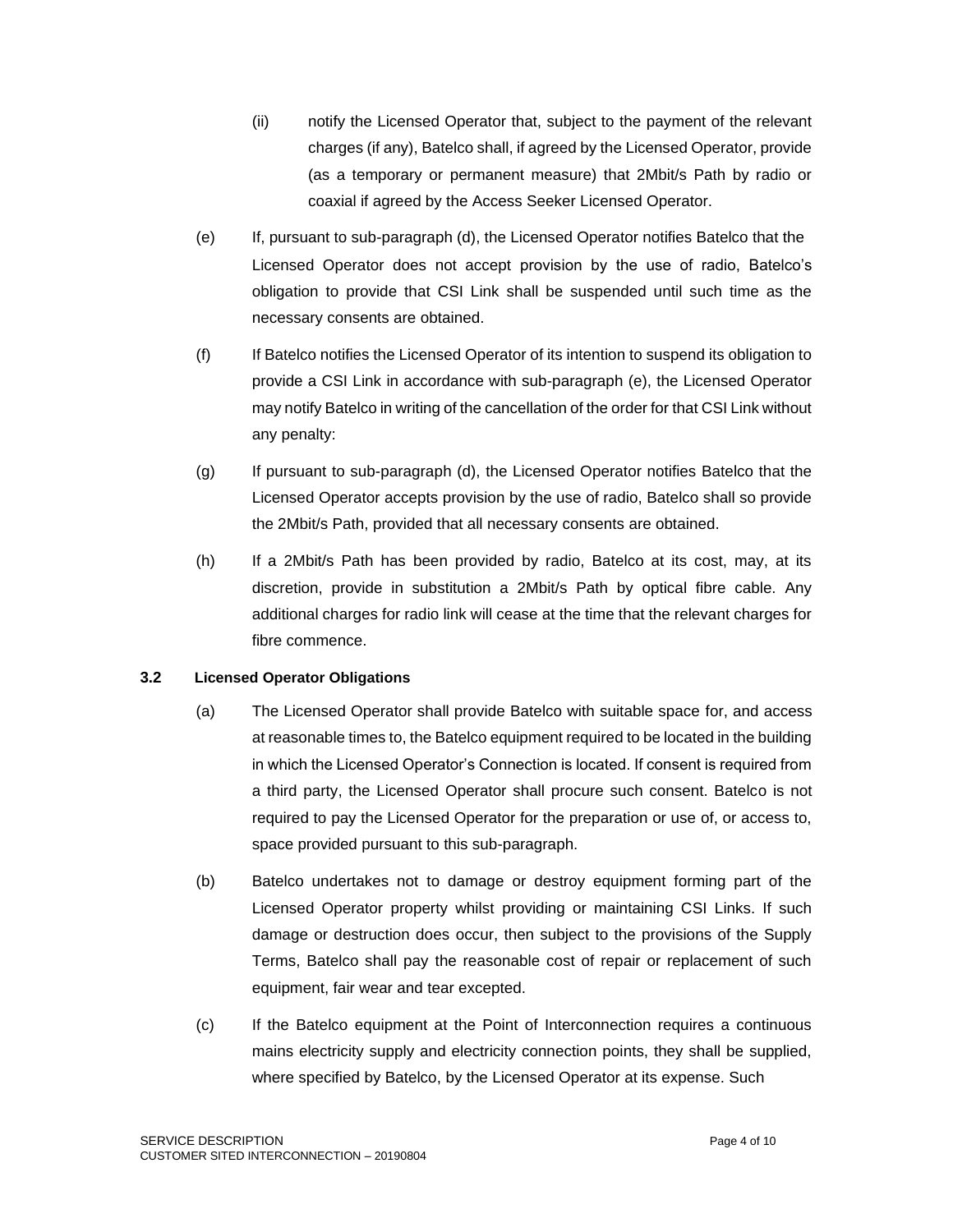electricity shall be available at the same level of supply, protection and continuity as that available to the Licensed Operator's own equipment.

(d) The Licensed Operator shall be solely responsible for any loss, theft or destruction of, or damage (reasonable wear and tear excepted) to Batelco equipment in the accommodation housing the agreed Point of Interconnection, howsoever caused (unless caused by Batelco or its agents), occurring at any time while such Batelco equipment is so located.

# **3.3 Separation**

- (a) When making a Service Request for or rearrangement of a CSI Link, the Licensed Operator may request Separation. The Licensed Operator shall specify the type of Separation required and Batelco shall, subject to its reasonable ability to do so, use its reasonable endeavours to supply the relevant Separation in accordance with the reasonable timescales notified by Batelco when accepting the request for Separation.
- (b) If a CSI Link fails, restoration or repair of the Service may result in Separation being suspended for CSI Links. Batelco shall reinstate the Separation as soon as reasonably practical and if the period of the suspension exceeds 24 hours, no additional payments for Separation shall be payable until Separation is restored.
- (c) If the Separation is found to have diminished, because of changes to the Batelco network or otherwise, the parties shall consult with a view to reinstating the Separation. If Batelco is unable to reinstate the Separation, the Licensed Operator may terminate the relevant capacity on the CSI Link or, continue to use the capacity without Separation, and no additional payments for Separation shall be payable for this Capacity.

# **3.4 Signalling**

- (a) When ordering the first CSI Links between a specific Batelco Switch Connection and a specific Licensed Operator Switch Connection, the Licensed Operator shall order a signalling link set and specify the route type(s).
- (b) The Licensed Operator shall order an additional signalling link set if the total number of 2Mbit/s Interconnect Links between a Batelco Switch Connection and a Licensed Operator Switch Connection exceed 64 times 2Mbit/s or as otherwise agreed by the parties in accordance with the Joint Working Manual.
- (c) An order for a signalling link shall include an order for an Intrabuilding Link.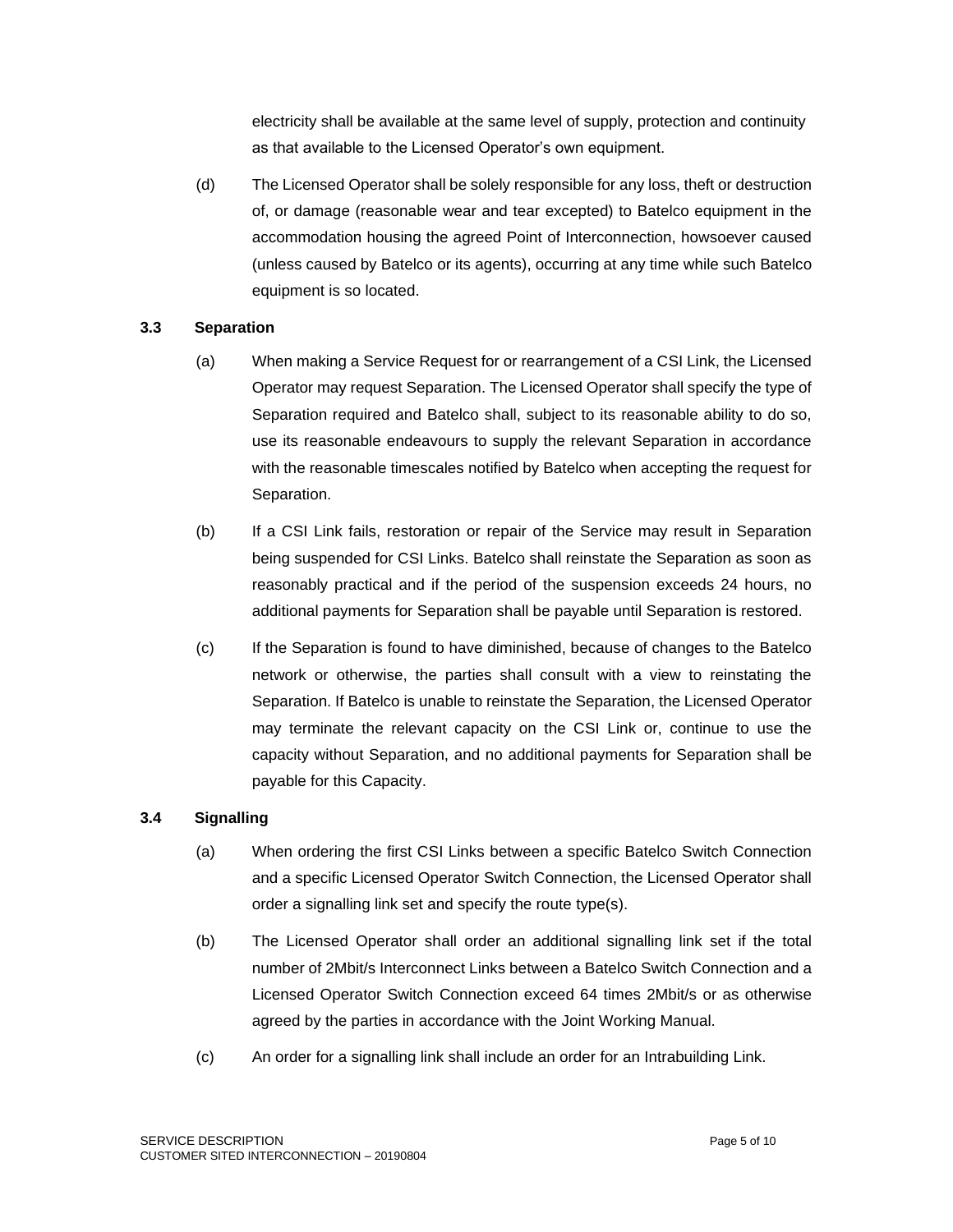# **3.5 Route Types**

Each traffic route is provided with a route type. Where a Party orders an additional route type, in accordance with the Joint Working Manual, it shall specify the required traffic types from the list previously agreed between the parties.

### **3.6 Rearrangements**

- (a) The Licensed Operator may request, in accordance with the Joint Working Manual, the rearrangement of Intrabuilding Links on the Licensed Operator's side of the Point of Interconnection, or, in the building housing the Batelco Switch Connection. A change necessitating a 2Mbit/s Path being moved from one building to another building shall be termination of an existing 2Mbit/s CSI Link and the provision of a new 2Mbit/s CSI Link.
- (b) If the Licensed Operator requests Separation of an existing CSI Link such request shall be an order for a new CSI Link for the capacity on the Separated Circuit and a termination of the relevant capacity on the Base Circuit.

#### **3.7 Charges**

The Licensed Operator shall pay Batelco the relevant Charges for CSI Interconnect in accordance with Schedule 3.

# **4 SERVICE LEVELS**

# **4.1 Application of Service Levels**

Batelco will use its reasonable endeavours to meet the Service Levels applicable to the Customer Sited Interconnect (CSI) Link Service as set out in this paragraph 4. However those Service Levels will not apply:

- (a) where the Service has not been properly ordered and provisioned by the Licensed Operator in accordance with the procedures set out in Schedule 5 (Ordering and Provisioning);
- (b) where the Licensed Operator has engaged in unreasonable delay in relation to, or breached any of, its obligations as set out in this Service Description;
- (c) where the Licensed Operator does not co-operate with Batelco as reasonably requested by Batelco in relation to factors affecting quality of Service over the CSI Link; or
- (d) where the Supply Terms provide that they do not.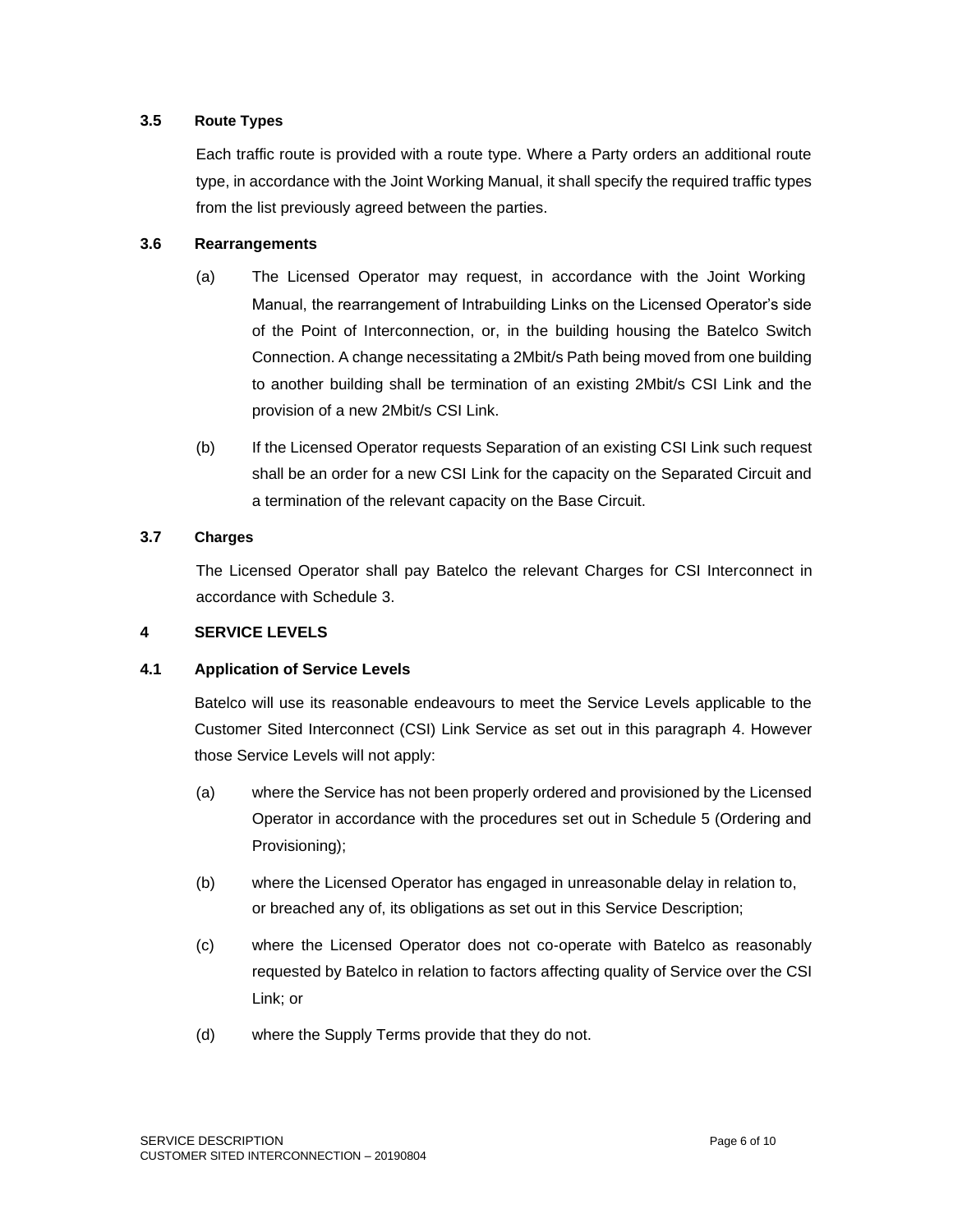# **4.2 Reporting**

In addition to its obligations under paragraph 3 of Schedule 4, Batelco shall provide reports upon request from the Licensed Operator in relation to the traffic and quality of Service over the CSI Link containing at least information detailing the conduct and results of the following tests defined in the Joint Working Manual:

- (a) End-to-End Bit Error Rate Test (BERT); and
- (b) Performance Test.

# **4.3 Delivery and Installation Lead Times for CSI Links**

(a) The parties agree that the following Delivery Lead Times will apply to the installation of CSI Links for Orders placed by the Licensed Operator and accepted by Batelco:

|                   | <b>Delivery Lead Time</b>         |                     |  |
|-------------------|-----------------------------------|---------------------|--|
| <b>Order Type</b> | Simple or<br>Intermediate<br>Case | <b>Complex Case</b> |  |
| New CSI Link      | 16 weeks                          | 26 weeks            |  |

(b) The applicable Service Rebates for a failure to meet the Delivery Lead Times set out in the preceding paragraph are as follows:

| <b>Actual provisioning time</b><br>(number of weeks after expiration<br>of the applicable Delivery Lead<br>Time) | <b>Service Rebate for new CSI Link</b>  |
|------------------------------------------------------------------------------------------------------------------|-----------------------------------------|
| 0-2 weeks                                                                                                        | 5 Service Credits                       |
| 2-4 weeks                                                                                                        | 10 Service Credits                      |
|                                                                                                                  |                                         |
| > 4 weeks                                                                                                        | 15 Service Credits + 15 Service         |
|                                                                                                                  | Credits for each further period or part |
|                                                                                                                  | period of 2 weeks delay                 |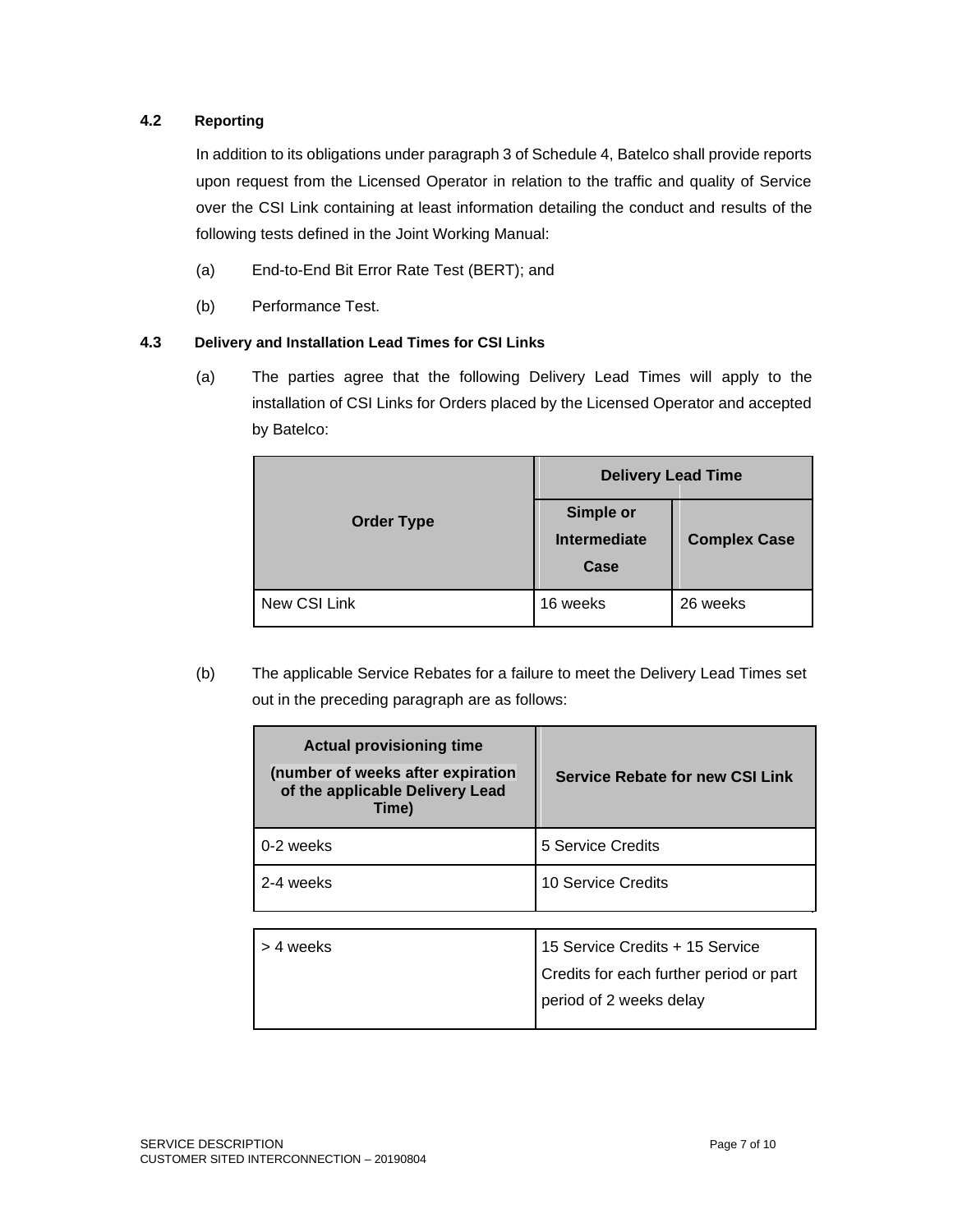# **4.4 Performance and uptime**

Each party will endeavour to meet that Target Availability for the types of failures set out in the table below, and which states the Service Rebate regime that will apply if the relevant Target Availability falls below the stated thresholds:

| <b>Calculation</b>                                                                                  | <b>Target</b><br><b>Availability</b> | <b>Service Rebate</b>                                                                                                                  |
|-----------------------------------------------------------------------------------------------------|--------------------------------------|----------------------------------------------------------------------------------------------------------------------------------------|
| Target Availability for<br>periods free of Critical<br>Link Failures or Critical<br>Route Failures  | 99.9%                                | 2 Service Credits per 0.01 % or part<br>thereof below the Target Availability but<br>not exceeding the Link Availability Rebate<br>Cap |
| <b>Target Availability for</b><br>periods free of Major<br>Link Failures or Major<br>Route Failures | 99.5%                                | 2 Service Credits per 0.01% or part<br>thereof below the Target Availability but<br>not exceeding the Link Availability Rebate<br>Cap  |

### **4.5 Grade of Service measurements**

Batelco will monitor the Grade of Service over the CSI Link in order to measure and monitor the overall quality of service over it, including at least measurement by the following parameters:

- (a) total number of call attempts;
- (b) total number of successful calls, including total number of answered calls; and
- (c) total number of unsuccessful call attempts.

#### **4.6 Fault response and repair**

- (a) Each party will, as soon as practicable after becoming aware of a Fault with the CSI Link, notify the other party of that Fault in accordance with the procedures set out in Schedule 6 (Fault Management) for the reporting of faults, Fault investigation and identification of the Fault Owner and Other Affected Party.
- (b) The parties acknowledge that the applicable Response Times and Restoration Times depend on the nature of the Fault, and that Service Affecting Faults shall be prioritised over Non-Service Affecting Faults. Batelco agrees to observe the following Response Times and Restoration Times with respect to a Fault on the CSI Link: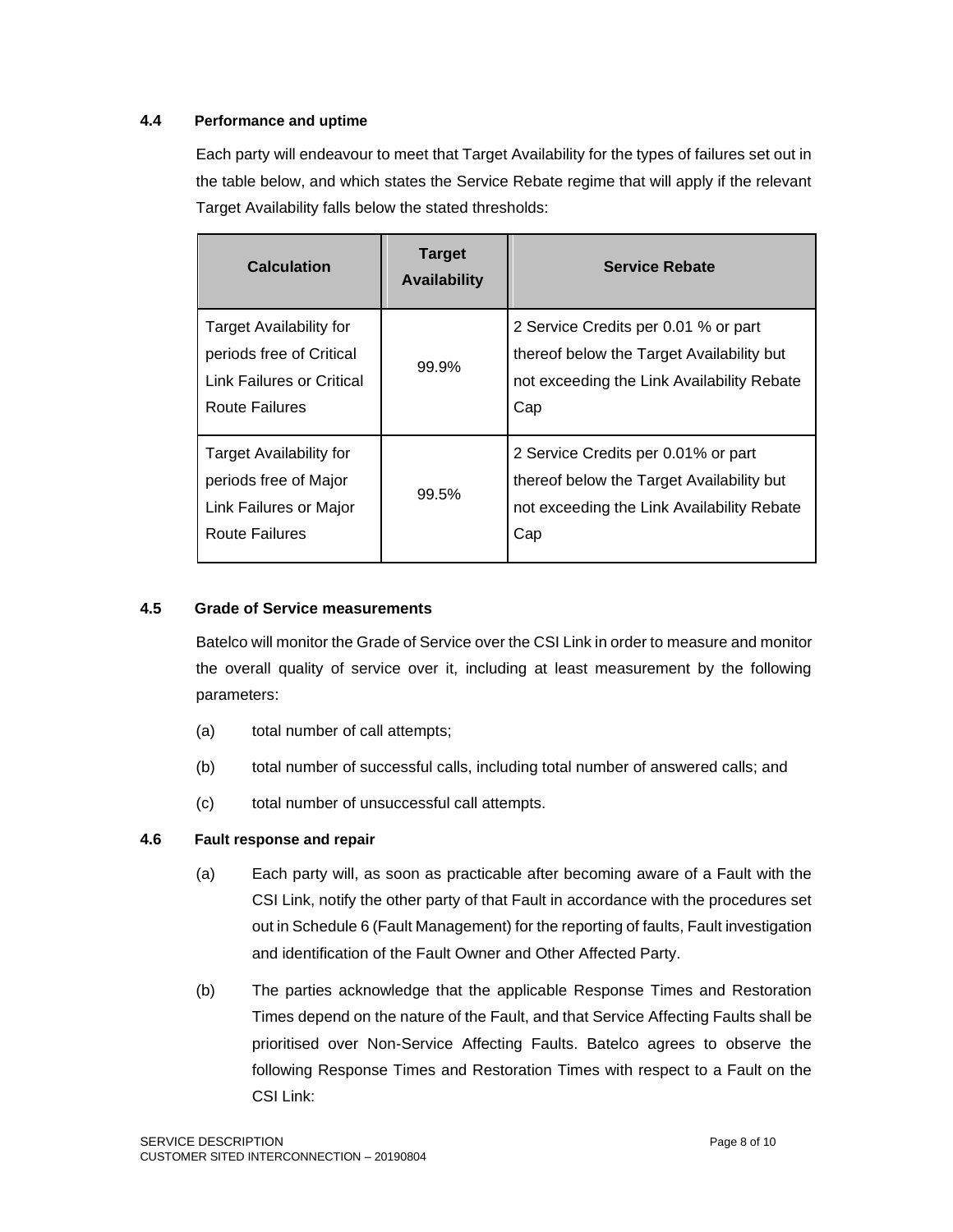| <b>Fault type (as defined</b><br>in Schedule 6) | <b>Response</b><br>Time              | <b>Restoration</b><br>Time | <b>Threshold</b><br><b>Response</b><br><b>Time</b> | <b>Threshold</b><br><b>Restoration</b><br>Time |
|-------------------------------------------------|--------------------------------------|----------------------------|----------------------------------------------------|------------------------------------------------|
|                                                 | (in hours, as defined in Schedule 6) |                            |                                                    |                                                |
| <b>Critical Link Failure</b>                    | 10 minutes                           | 3 hours                    | 15 minutes                                         | 5 hours                                        |
| <b>Major Link Failure</b>                       | 30minutes                            | 5 hours                    | 45 minutes                                         | 8 hours                                        |
|                                                 |                                      |                            |                                                    |                                                |
| <b>Critical Route Failure</b>                   | 10 minutes                           | 3 hours                    | 15 minutes                                         | 5 hours                                        |

| (c) | Where Batelco's Mean Response Time or Mean Restoration Time exceeds the   |
|-----|---------------------------------------------------------------------------|
|     | Threshold Response Times or Threshold Restoration Times respectively for: |

Major Route Failure | 30 minutes | 5hours | 45 minutes | 8 hours

- (i) Critical Link Failures;
- (ii) Major Link Failures;
- (iii) Critical Route Failures; or
- (iv) Major Route Failures,

then the following Service Rebates, assessed on a quarterly basis, will apply: